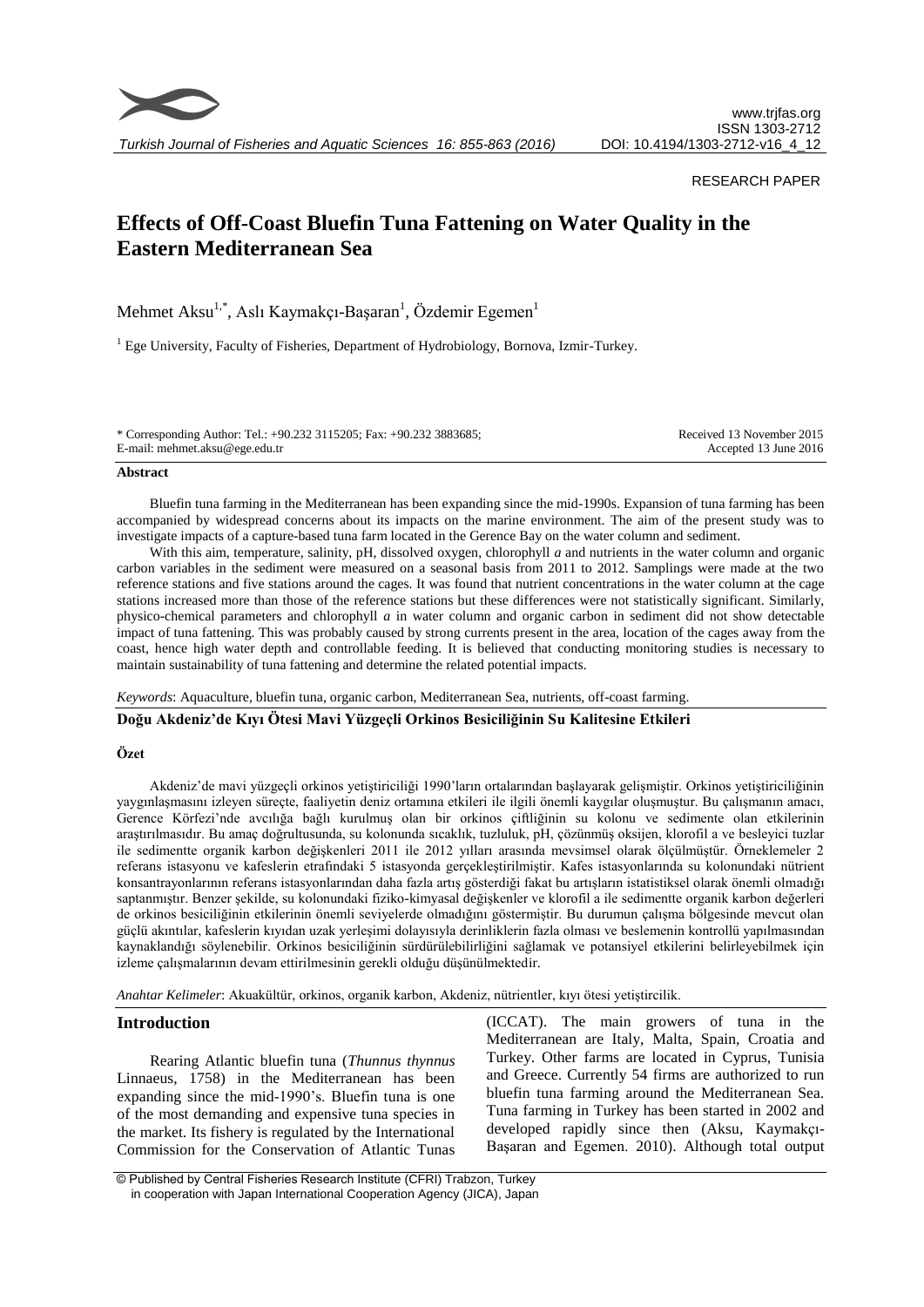capacity of the present 6 farms is assumed to be 6140 tons a year in Turkey today while nominal annual catch was 535 tons in 2012 (ICCAT, 2014).

*Thunnus thynnus* is considered a capture-based aquacultural species as farming activity entirely depends on stocking of wild caught fish. Wild tunas are caught by purse-seines, swum into towing cages and dragged slowly, usually at 1-1.5 knots where they are fed and kept for 4-8 months, which is called "fattening" (Ottolenghi, 2008). During fattening period tuna are fed mainly with small pelagic species including sardines, herring, mackerel and squid (Basaran and Özden. 2004). Food conversion ratios (FCR) are very high ranging from 15 to 30 (Aguado-Giménez and García-García. 2005; Vita and Marin. 2007).

Expansion of tuna farming in the Mediterranean has been accompanied by widespread concerns about impacts of the industry on the environment (Moraitis *et al*. 2013), the most important of which is unconsumed feeds and metabolic wastes due to fattening activity (Vezzuli *et al.* 2008). Fishing effort on wild tuna juveniles and pelagic fish stocks used for feed supply are other environmental issues (ICES, 2002). While studies on environmental effects of tuna farming are quite limited (Vita *et al*. 2004; Aguado-Gimenez *et al*. 2006; Vita and Marin. 2007; Vezzulli *et al*. 2008; Aksu, Kaymakçı-Başaran and Egemen. 2010), they gradually tend to increase (Vizzini and Mazzola. 2012; Moraitis *et al.* 2013; Mangion *et al.*  2014).

Impacts of tuna rearing on marine environment are expected to be greater than those of other farming activities such as processes for sea bass and sea bream in terms of high biomass rear and feed conversion ratios, nevertheless almost all the studies show that they are negligible and limited to the cage area (Vita and Marin. 2007; Vezzulli *et al*. 2008; Aksu, Kaymakçı-Başaran and Egemen. 2010). In addition, environmental effects of fish farming at floating cages varies with farm management, feed type, stocking density and the hydrography of the site (Wu, 1995), another reason for which is that the capture-based aquaculture of tuna is not a continuous process and lasts only four to eight months. After fattening has been processed, the sea may regenerate itself.

Mediterranean mariculture has been moved from small land-based operations to large farms scattered along the coastline and more recently to off shore in order to cope with outcomes of increased production (Grigorakis, 2011). Offshore farming is thought to be advantageous for both the fish farms and the environment considering higher water quality based on exposure of offshore locations to currents, waves and winds, which is therefore regarded as a means to overcome the problems caused by coastal fish farming (Vezzulli *et al.* 2008). Covering large marine areas, tuna farms are generally constructed off-coasts. Although there is no consensus on the term "offshore", Holmer (2010) defines terms of 'coastal',

'off coast' and 'offshore' farming considering distance from the shore, depth, exposure to offshore impacts and wave height. Off-coast farming is known to take place in depths between 10 and 50m, especially at sheltered areas which are visible coastwise. Accordingly, the studied farm could be called an 'off-coast' farm.

Considering continues expansion of new offcoast farms around the Mediterranean it is necessary to recognize environmental impacts of this new sector so as to facilitate sustainable development of tuna fattening. However, studies dealing with the impacts of capture-based tuna on water quality operated at offcoast conditions are lacking at the present time. The aim of this study was therefore to observe likely effects of a capture-based tuna farm on water quality operated at an off-coast location in the Eastern Mediterranean.

# **Materials and Methods**

## **Study Area**

The study was conducted in Gerence Bay, SE Aegean Sea with an area of approximately  $42000 \text{ m}^2$ and connected to the surrounding sea through a strait (Figure 1a). When the study was performed, the farm had two 66 m and two 50 m cages where 460 ton tuna was stocked. In order that tuna should be fattened, fishes were used such as sardine, herring, anchovy, mackerel and menhaden-type species. Feeding was performed under the inspection of scuba divers to finally decrease potential negative impacts of feed wastes.

# **Sampling and Analytical Methods**

In order to find out impacts of tuna farming, water and sediment samplings were seasonally made at the two reference stations, the one being 200 m (R200) and the other 1km (R1000) west to 5 stations (cage stations; C1, C2, C3, C4 and C5) and related cages over the area (Figure 1b) on 1 July 2011, 4 October 2011, 23 March 2012 and 30 May 2012. Coordinates and depths of the stations are presented in table 1.

During the study, surface, mid and bottom water samplings were taken seasonally with a Nansen bottle from each station. Temperature and salinity were measured by SCT meter (YSI 30), pH by pH meter (YSI pH100), dissolved oxygen by oxygen meter (YSI 55) and transparency by Secchi disc. The water samples were taken to the lab via cold-chain. Variations of nitrite-nitrogen, nitrate-nitrogen, ammonium-nitrogen and phosphate-phosphorus in the water column were colorometrically measured using spectrophotometer (Parsons *et al.* 1984).

Seawater was filtered through GF/C filter paper determine chlorophyll  $a$  and left to acetone extraction for 20 hours and measured absorbance of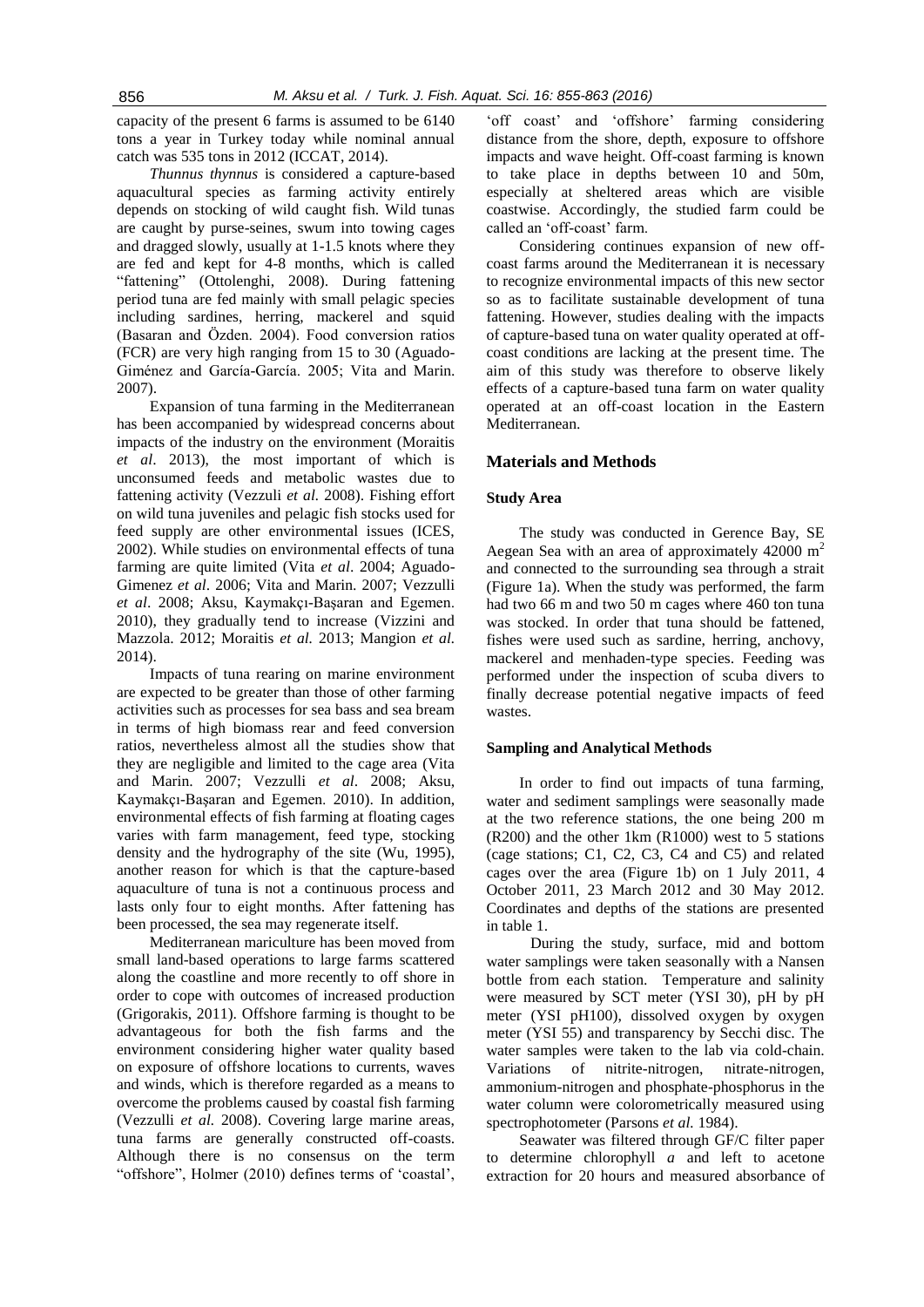the samples using spectrophotometer (Strickland and Parsons, 1972; Parsons *et al*. 1984).

Sediment samplings were taken by Van-veen grab at each station. Organic carbon level in every sediment sample was measured using dichromate oxidation method according to modified Walkley-Black titration (Gaudette *et al*. 1974).

# **Data Analyses**

Kolmogorov-Smirnov test and Levene statistical

analyses were conducted for normal distribution convenience test of parameters and homogeneity test of variances, respectively. Significance test of the groups whose variances were found homogeneous was performed by Tukey test following ANOVA and Mann Whithney-U test following Kruskal-Wallis performed for groups whose variances were not homogenous to find out variations between the stations and between the seasons (Ergün, 1995; Sümbüloğlu and Sümbüloğlu. 2000). In addition, Principal component analysis (PCA) was applied to



Figure 1a. Sampling stations in the study area.



Figure 1b. Placement of the sampling stations (not drawn to scale).

**Table 1.** Coordinates and depths of the studied stations

| <b>Stations</b>   | Coordinates                  | Depths $(m)$ |
|-------------------|------------------------------|--------------|
| C <sub>1</sub>    | 38°27'20.3" N: 26°27'12.7" E | 53           |
| C <sub>2</sub>    | 38°27'22.3" N: 26°27'22.3" E | 50           |
| C <sub>3</sub>    | 38°27'11.9" N: 26°27'33.4" E | 58           |
| C <sub>4</sub>    | 38°27'10.8" N: 26°27'13.2" E | 57           |
| C <sub>5</sub>    | 38°27'18.0" N: 26°27'18.5" E | 52           |
| R <sub>200</sub>  | 38°27'25.1" N; 26°27'4.70" E | 51           |
| R <sub>1000</sub> | 38°27'34.5" N; 26°27'45.9" E | 48           |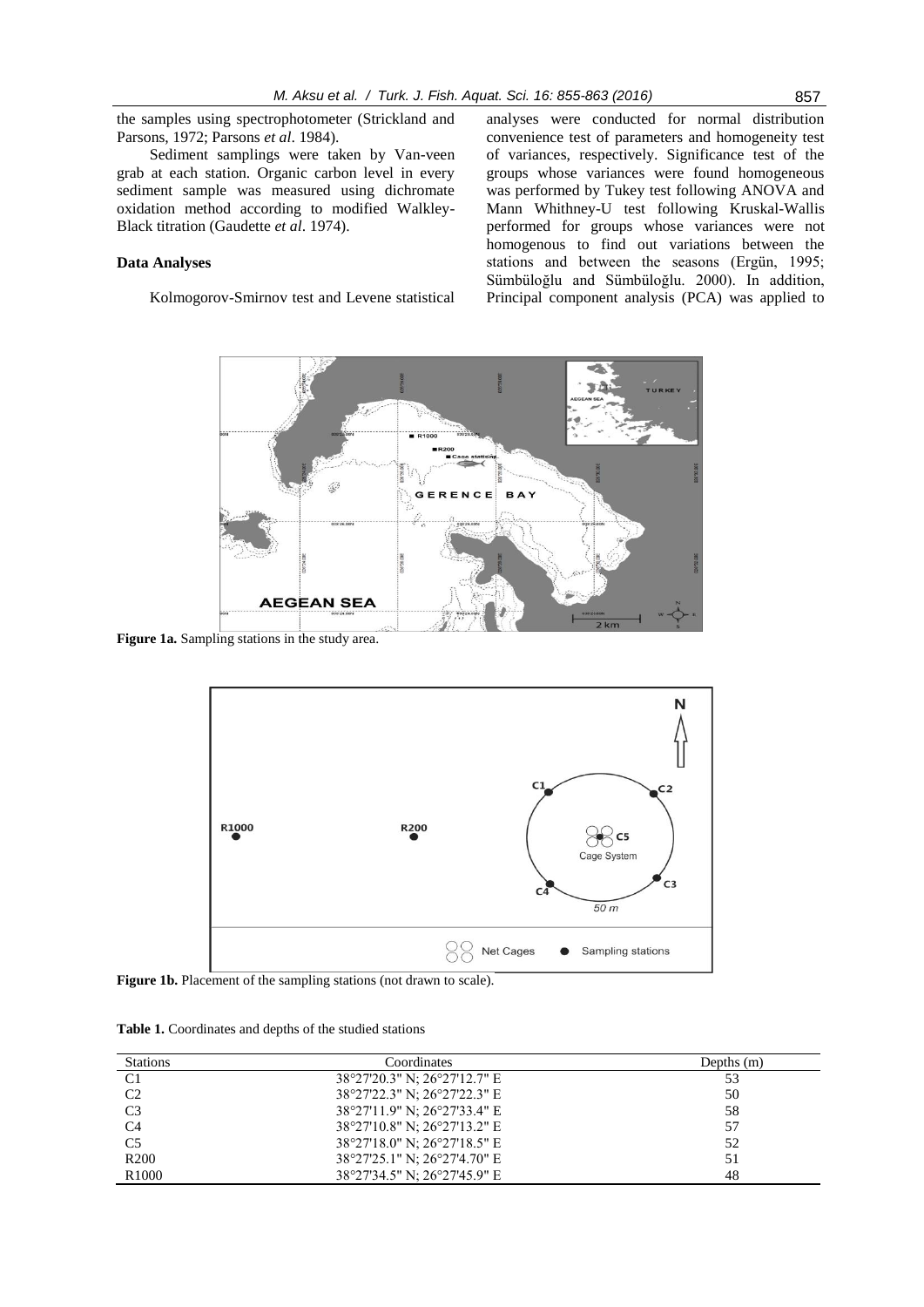evaluate to the temporal and spatial characteristics of water quality (Simeonov *et al*. 2003). PCA allows associations between variables, reducing the dimension of the data matrix. PCA was performed on normalized data using the factor procedure. All statistical analyses were done using the SPSS 16.0 software.

## **Results**

# **Temperature**

The samplings made in the Gerence Bay determined the lowest temperature as 14.7 °C in March 2012, at R1000 in the mid depth and the highest temperature as 23.9 °C in July on the surface water at C2 (Table 2). Means and standard error values for temperature were calculated as  $19.61\pm0.33$ °C in the Gerence Bay all the year round.

#### **Salinity**

The seasonal samples there showed the lowest salinity to be 35.0 ppt on surface water at C2 and C3 and mid water at C5 in May 2012 and the highest salinity 37.8 ppt in July 2011 at C3 in the mid water. Means and standard error values for salinity were found to be 36.34±0.07 ppt in the Gerence Bay all the year round.

### **pH**

The lowest and highest pH's were measured as 7.68 and 8.28 in July 2011 at C4 on the surface and in March 2012 at R1000 in the mid waters, respectively. Means and standard error values for pH were found to be 8.06±0.02 in the Gerence Bay in 2011-2012.

## **Secchi Disc**

The lowest and highest Secchi values were determined to be 6.05 m and 16.15 m at C3 and C2 stations in May 2012 and July 2011, respectively.

## **Dissolved Oxygen**

The seasonal sampling in the area where the tuna farm is located found the lowest and highest dissolved oxygen concentrations to be 6.40 mg  $\overline{L}^{-1}$  and 8.30 mg  $L^{-1}$  in the mid water at C3 and R1000 in October 2011 and March 2012, respectively (Table 2). Means and standard error values of dissolved oxygen were measured as 7.28±0.06 for the year concerned.

#### **Nutrients**

#### **Nitrite-Nitrogen**

The seasonal sampling found the lowest and highest nitrite-nitrogen to be 0.05  $\mu$ M and 1.41  $\mu$ M in the mid and bottom waters at C1 in July 2011 and May 2012, respectively. Table 3 presents seasonal minimum, maximum, average and standard values of nitrite-nitrogen measured at all the stations in Gerence Bay. Figure 2 illustrates annual means and standard errors.

## **Nitrate-Nitrogen**

The lowest and highest nitrate-nitrogen concentrations were found to be 0.01 µM and 1.04 µM on surface and bottom waters at C1 and R200 in October 2011 and March 2012, respectively.

Table 3 presents seasonal minimum, maximum, average and standard values of nitrate-nitrogen measured at all the stations in Gerence Bay with Figure 2 illustrating annual means and standard errors.

#### **Ammonium-Nitrogen**

The minimum and maximum seasonal measurements of ammonium-nitrogen concentrations were found to be 0.06 µM and 2.78 µM on surface

**Table 2.** Minimum, maximum, average and standard error values of physico-chemical parameters

| <b>Stations</b> |               | Temperature $(^{\circ}C)$ | pН              | $DO(mg L-1)$    | Salinity (ppt)   |
|-----------------|---------------|---------------------------|-----------------|-----------------|------------------|
| C <sub>1</sub>  | Range         | 14.8-23.3                 | 7.79-8.21       | $6.65 - 8.12$   | 35.1-36.9        |
|                 | $Mean \pm SE$ | $19.56 \pm 0.92$          | $8.01 \pm 0.05$ | $7.31 \pm 0.13$ | $36.31 \pm 0.21$ |
| C <sub>2</sub>  | Range         | 14.9-23.9                 | 7.74-8.22       | $6.48 - 8.06$   | 35.0-37.0        |
|                 | Mean $\pm$ SE | $19.73 \pm 0.96$          | $8.05 \pm 0.05$ | $7.15 \pm 0.15$ | $36.22 \pm 0.20$ |
| C <sub>3</sub>  | Range         | 14.8-22.5                 | 7.86-8.24       | $6.40 - 8.23$   | 35.0-37.8        |
|                 | $Mean \pm SE$ | 19.58-0.91                | $8.07 \pm 0.04$ | $7.26 \pm 0.19$ | $36.36 \pm 0.22$ |
| C <sub>4</sub>  | Range         | 14.9-23.5                 | 7.68-8.25       | $6.44 - 8.18$   | 35.6-37.0        |
|                 | $Mean \pm SE$ | $19.61 \pm 0.95$          | $8.06 \pm 0.05$ | $7.23 \pm 0.17$ | $36.36 \pm 0.15$ |
| C <sub>5</sub>  | Range         | 15.1-22.7                 | 7.85-8.24       | 6.56-8.01       | 35.0-37.0        |
|                 | Mean $\pm$ SE | 19.57±0.89                | $8.08 \pm 0.04$ | $7.39 \pm 0.15$ | $36.4 \pm 0.19$  |
| <b>Ref</b> 200  | Range         | $15.1 - 22.6$             | 7.83-8.25       | 6.50-8.17       | 35.2-37.1        |
|                 | $Mean \pm SE$ | 19.39±0.86                | $8.06 \pm 0.05$ | $7.25 \pm 0.15$ | $36.34 \pm 0.18$ |
| <b>Ref</b> 1000 | Range         | 14.7-22.7                 | 7.8-8.28        | 6.48-8.30       | 35.5-37.2        |
|                 | $Mean \pm SE$ | 19.86±0.88                | $8.07 \pm 0.05$ | $7.36 \pm 0.16$ | $36.38 \pm 0.17$ |
| All stations    | Range         | 14.7-23.9                 | 7.68-8.28       | $6.40 - 8.30$   | 35.0-37.8        |
|                 | $Mean \pm SE$ | $19.61 \pm 0.33$          | $8.06 \pm 0.02$ | $7.28 \pm 0.06$ | $36.34 \pm 0.07$ |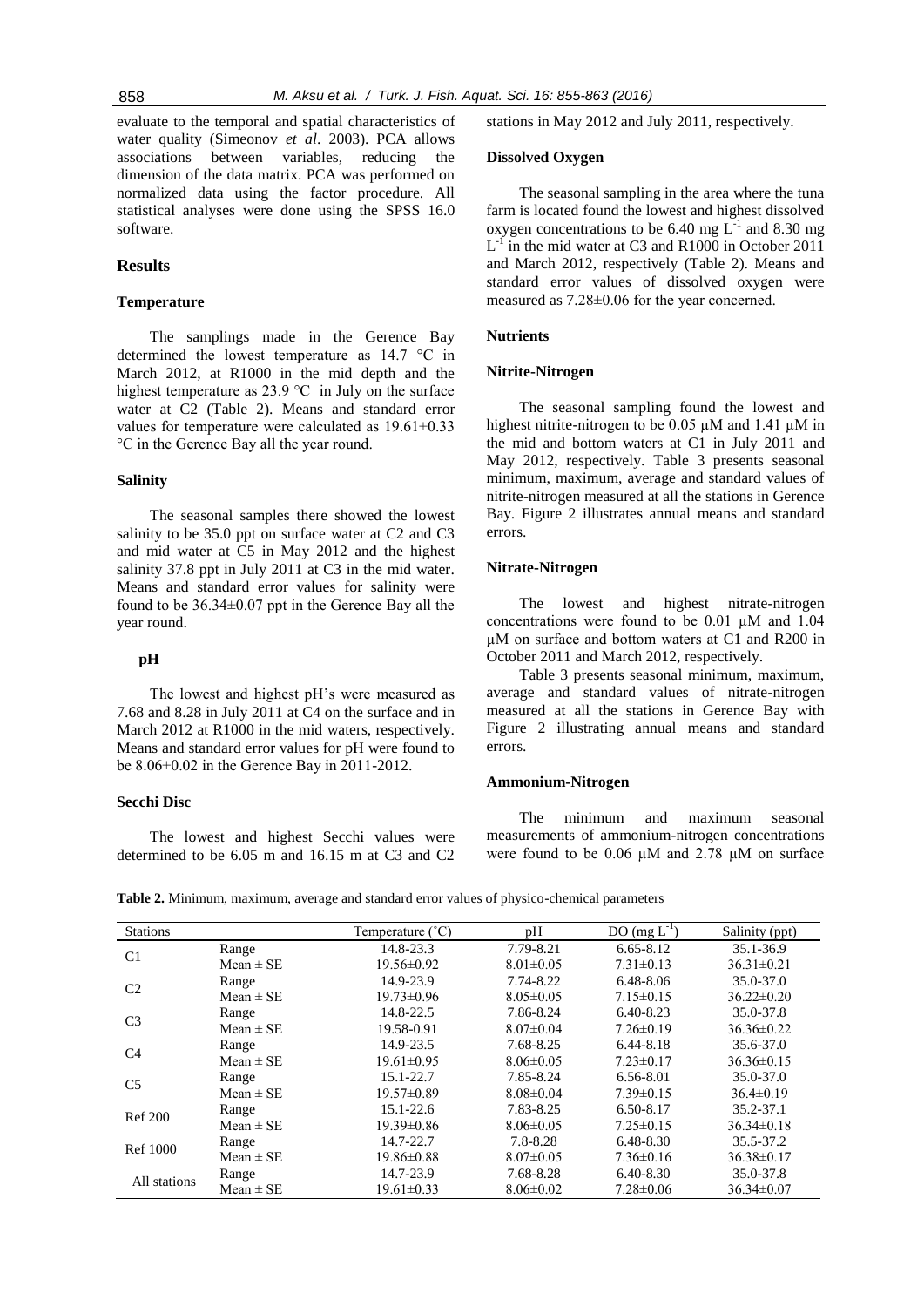| Periods          |               | $NO2-N (µM)$    | $NO3-N$ ( $\mu$ M) | $NH4-N (µM)$    | $PO4-P (µM)$    |
|------------------|---------------|-----------------|--------------------|-----------------|-----------------|
| <b>July 2011</b> | Range         | $0.05 - 0.42$   | $nd-0.24$          | $nd-2.78$       | nd-6.74         |
|                  | Mean $\pm$ SE | $0.20 \pm 0.03$ | $0.03 \pm 0.01$    | $1.03 \pm 0.13$ | $2.55 \pm 0.44$ |
| October          | Range         | $nd-1.18$       | $0.01 - 0.61$      | $0.06 - 0.97$   | $0.92 - 6.74$   |
| 2011             | Mean $\pm$ SE | $0.24 \pm 0.06$ | $0.28 \pm 0.03$    | $0.37 \pm 0.05$ | $2.68\pm0.31$   |
| March            | Range         | $nd-0.48$       | nd-1.04            | $0.45 - 1.39$   | $0.31 - 1.84$   |
| 2012             | Mean $\pm$ SE | $0.20 \pm 0.03$ | $0.45 \pm 0.05$    | $0.69 \pm 0.05$ | $0.54 \pm 0.08$ |
| May              | Range         | $nd-1.41$       | $0.01 - 0.22$      | $0.21 - 0.97$   | $nd-6.43$       |
| 2012             | $Mean \pm SE$ | $0.53 \pm 0.08$ | $0.05 \pm 0.00$    | $0.54 \pm 0.05$ | $0.80 \pm 0.41$ |

**Table 3.** Minimum, maximum, average and standard values of nutrients

nd: non detected







 $2,00$  $1,50$  $1,00$ 0,50  $0,00$  $C<sub>1</sub>$  $C<sub>2</sub>$  $C<sub>3</sub>$  $C4$  $C<sub>5</sub>$ R200

PO<sub>s</sub>-P (µM)

3,50  $3,00$ 

2,50

Figure 2. Variation of annual nutrients (mean and standard error values)

and mid waters at C1 and R1000 in October 2011 and July 2011, respectively. Table 3 presents seasonal minimum, maximum, average and standard values of ammonium-nitrogen measured at all the stations in Gerence Bay.

# **Phosphate-Phosphorus**

The minimum seasonal measurements of phosphate-phosphorus concentrations were found to be  $0.31 \mu M$  at most of the stations in various depths in March 2012. The maximum measurement of phosphate-phosphorus concentration was found to be 6.74 µM on the bottom water at C1 in July 2011 and in the mid water at C2 in October 2011. Table 3 shows seasonal minimum, maximum, average and standard values of phosphate-phosphorus measured at all the stations in Gerence Bay.

Statistical analyses did not present significant differences for all nutrient elements between cage and reference stations (P>*0.05*), only with important seasonal variations (P<*0.05*).

R1000

#### **Chlrophyll a**

The lowest and highest chlorophyll *a* values were found to be 0.38 µM and 5.67 µM on bottom waters at C1 and C2 in May 2012 and October 2011, respectively. Significant statistical differences were not observed for chlorophyll *a* between cage and reference stations (P>*0.05*).

#### **Organic Carbon in Sediment**

Organic carbon values ranged from 0.38 to 1.84 % at cage stations and 0.19 to 1.0 % at reference stations in sediment samples (Figure 3). The lowest and highest values were determined as 0.19 % and 1.84 % at R1000 and C5 stations in October 2011, respectively. Significant statistical differences were not observed for organic carbon between cage and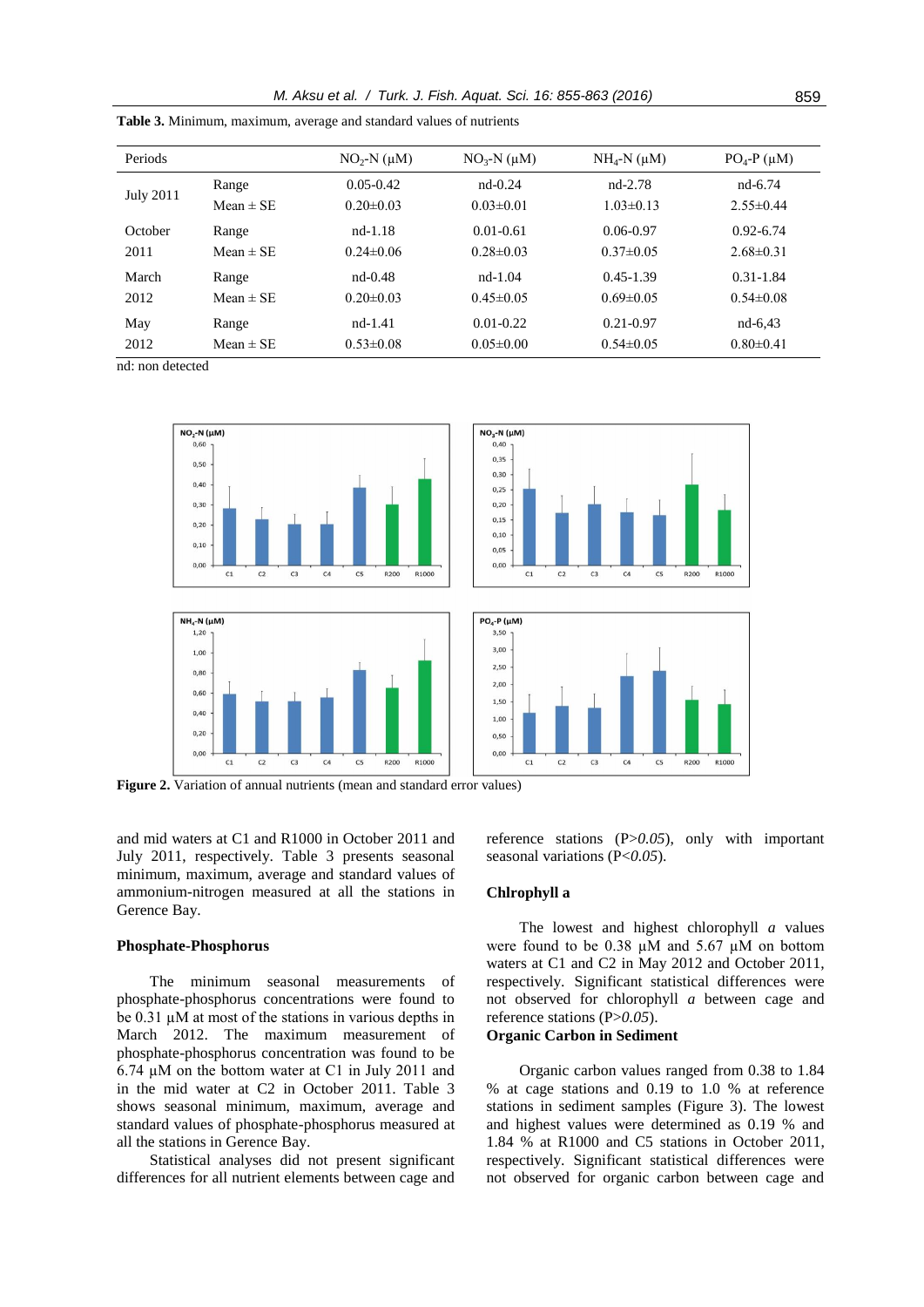reference stations (P>0.05).

# **Principal Component Analysis**

Three PC's were found to account for 77 % of the variance in the whole data set.

The first PC, accounting for 32 % of total variance was correlated with pH, DO and phosphate. Excessive phosphate caused by fattening activities in the first PC enables organic matter to increase (phytoplankton blooming, feeding processes etc.). Decreases of DO values can be observed due to the presence and degradation of the organic matter in the medium. The second PC, accounting for 28 % of total variance was correlated with nitrite, nitrate and ammonium. The nutrient type component could be interpreted as representing influences of tuna rearing (aquacultural effects). Chlorophyll *a* accounted for the greatest loading for PC3, which explains 17 % of the total variance (Table 4).

# **Discussion**

Effects of tuna fattening on the marine

environment is expected to be greater than that of farming of other fishes such as sea-bass and seabream because of its bigger biomass and the high feed conversion ratio (Aguado-Gimenez and Garcia-Garcia. 2005; Vezzulli *et al.* 2008). Nevertheless, effects of marine aquaculture vary based on the farm management, feed type, stocking density, and hydrodynamic conditions in the area concerned (Wu, 1995; Vita and Marin. 2007).

Values of temperature in the water column varying based on air temperature were found to be similar to each other except in March. The lowest values were normally observed in the winter sampling. Salinity and pH values varied seasonally with the highest in July 2011 and the highest in March 2012, respectively. The study found Secchi disk depth to have changed between 6.05 and 16.15 m with the lowest and highest in spring months and July when the primary productions were maximum and minimum, respectively. Aksu (2009) reported in the study conducted in Izmir Bay that Secchi disc value ranged from 3.15 to 9.45 m at the cage stations in fish farms in closed coves around it.

Concentrations of DO in coastal waters undergo



**Figure 3.** Variations of organic carbon values at the stations during the study.

**Table 4.** Loadings of experimental variables on the first three rotated principal components for the whole data set

| Variable        | PC <sub>1</sub> | PC <sub>2</sub> | PC <sub>3</sub> |
|-----------------|-----------------|-----------------|-----------------|
| DO.             | 0,804           | $-0,332$        | $-0,112$        |
| pH              | 0,735           | 0,525           | 0,362           |
| Salinity        | $-0,256$        | $-0.518$        | 0,364           |
| Chlorophyll a   | 0,543           | 0,246           | $-0.627$        |
| NO <sub>2</sub> | 0,363           | 0,517           | $-0.531$        |
| NO <sub>3</sub> | 0,490           | 0,766           | 0,012           |
| NH <sub>4</sub> | 0,162           | $-0,778$        | $-0.410$        |
| PO <sub>4</sub> | $-0,777$        | 0,231           | $-0,468$        |
| Eigenvalue      | 2,55            | 2,23            | 1,34            |
| Varience (%)    | 31,89           | 27,86           | 16,73           |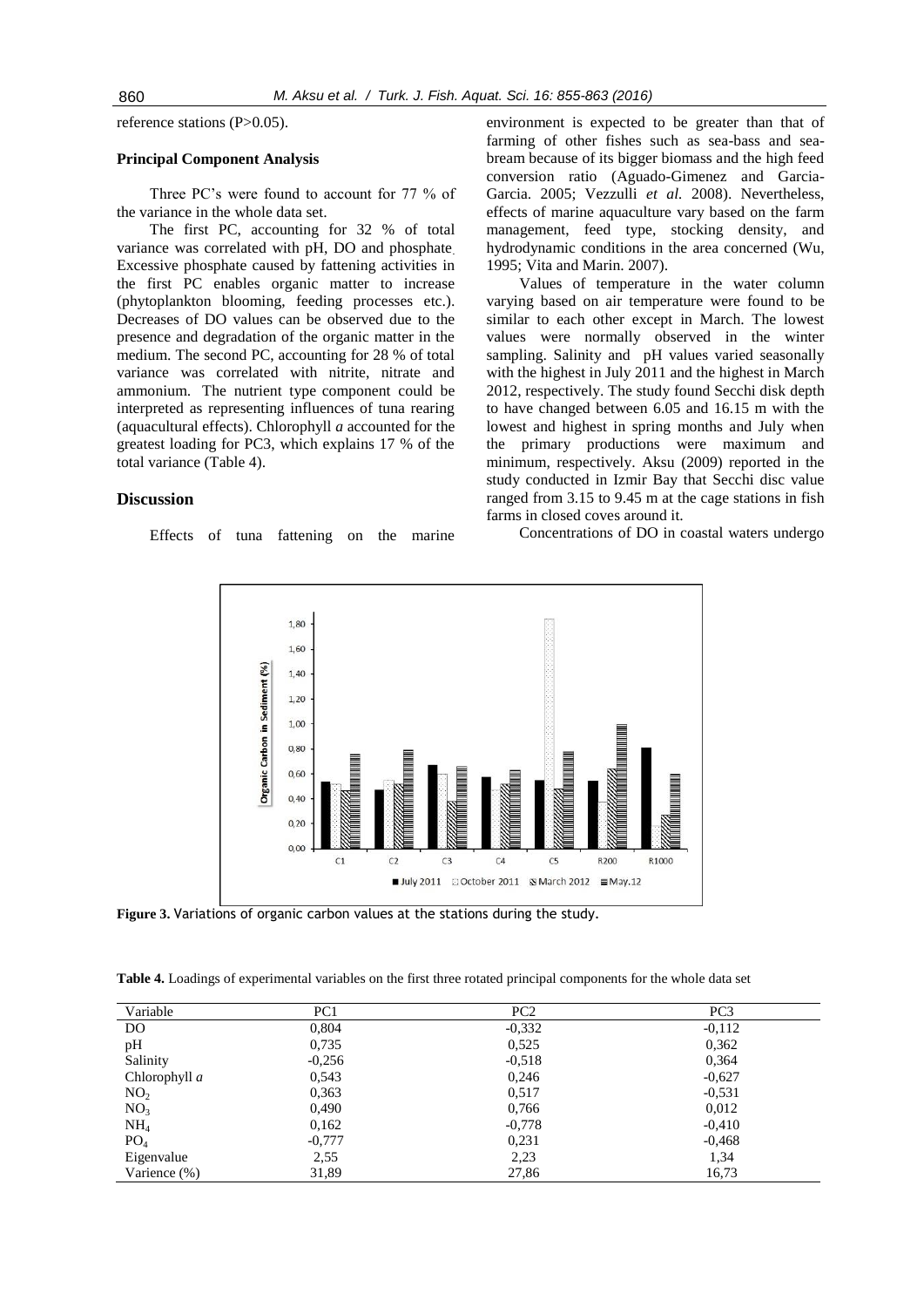spatial and temporal change irrespective of aquacultural processes (Sangulin *et al.* 2010). Dissolved oxygen varied seasonally in the present study as well. The highest values were found at the reference stations during winter sampling whereas the lowest measurements were 6.4 mg  $L^{-1}$  at C4 station in October sampling, which is significantly higher than 5.0 mg  $L^{-1}$ , a critical value for aquatic organisms. Kaymakçı-Başaran *et al.* (2007) found DO values to range between 5.2 and 9.2 mg  $L^{-1}$  in the off-coast net cages at the fattening facility. Sangulin *et al.* (2010) reported that DO values typically varied between 7.03 and  $7.62 \text{ mg } L^{-1}$  at sea bass - sea bream and tuna farms with lowest value being  $6.74 \text{ mg } L^{-1}$  in autumn, which is consistent with those of the present study. The related authors (Aksu *et al.* 2010) in the longterm study at the same farm from 2005 through 2008 previously determined oxygen values to be 6.37 –  $8.40 \text{ mg L}^{-1}$ , which is also consistent with our present measurements  $(6.40-8.30 \text{ mg L}^{-1})$ .

Concentrations of nitrite, one of nitrogen forms did not show any significant differences between the stations but indicated that seasonal variations were comparatively effective and that concentrations varied from 0.05 to 1.41 µM. Nitrite-nitrogen values measured at the same farm changed between nd-1.39, nd-2.51 and nd-1.08 µM in 2005-2006, 2006-2007 and 2007-2008, respectively (Aksu *et al.* 2010). The highest value was found at the cage station while the study determined no significant differences between the stations as in our present study. Matijevic *et al.* (2006) determined lower nitrite values (0.0-0.25 mmol  $m<sup>-3</sup>$ ) than those of the present study, reporting that nitrite measurements showed no significant statistical differences between the stations. Sangulin *et al.* (2010), also found lower nitrite values (0.0002-  $0.0068 \text{ mg L}^{-1}$ ).

Nitrate-nitrogen values at the stations ranged from 0.01 to 1.04 µM with no significantly statistical differences between them. Previous studies observed higher nitrate measurements such as 0.04-2.01  $\mu$ M (Aksu *et al.* 2010). The studies performed at other tuna fattening farms showed lower nitrate values than those at the present study (Matijevic *et al.* 2006; Sangulin *et al.* 2010).

Ammonium concentrations ranged from 0.06 to 1.69 µM with no significant statistical differences between the stations. The same farm previously showed higher ammonium measurements which varied between nd-1.34  $\mu$ M, 0.09-3.53  $\mu$ M and nd-2.48 µM in 2005-2006, 2006-2007 and 2007-2008 (Aksu *et al.* 2010), respectively. Matijevic *et al.* (2006) reported that ammonium values ranged from 0.0 to 2.41 mmol  $m<sup>-3</sup>$  without significant variations between the cage and reference stations. Sangulin *et al.* (2010) did not either find any significant differences between the cage and reference stations.

Nitrite, nitrate and ammonium concentrations were therefore found to indicate more effective in seasonal differences than those between the stations.

Phosphate-phosphorus concentrations fluctuated between 0.31 and 6.74  $\mu$ M with higher annual mean phosphate values at the cage stations. In addition, there were no significant variations between the cage and reference stations and phosphate measurements were higher than those in the previous studies (Aksu *et al.* 2010). Matijevic *et al.* (2006) reported lower phosphate values (0.028-1.42 mmol m-3 ). Matijevic *et al.* (2006) and Aksu *et al.* (2010) likewise found no significant differences between the cage and reference stations.

Chlorophyll *a* is a measure of photosynthetic phytoplankton biomass, changing based on solar ray and nutrients. The study showed that chlorophyll *a* fluctuated from 0.38 to 5.67  $\mu$ g L<sup>-1</sup>. Considering annual chlorophyll *a* values, the highest mean was observed as  $2.52 \mu g L^{-1}$  at C2 in the process of the study, for which no significant statistical variations were found between the stations. Pitta *et al.* (1999) measured highest chlorophyll *a* concentration as 3.5  $\mu$ g L<sup>-1</sup> at the cage station in Ithaki farm. There are no environmental quality standard values for chlorophyll *a* around the Mediterranean coasts while chlorophyll a is a standard value as 10  $\mu$ g L<sup>-1</sup> for North European waters to avoid eutrophication (Pitta *et al.* 1999) which was higher than 5.67  $\mu$ g L<sup>-1</sup> by the present study.

One of the most important impacts of aquaculture on marine environment is that feeds not consumed by fish and their faeces have been accumulated below the cages on the sediment whose organic carbon concentrations is one of the remarkable variables in determining its quality (Karakassis *et al.* 2000; Hydland *et al.* 2005). Organic carbon concentrations in the sediment in the present study ranged from 0.19 to 1.84 %. Statistical tests found negligible differences between the seasons and between the stations. On the other hand, the cage stations showed higher values than the reference stations. Annual means of the cage and reference stations were 0.64 % and 0.55 %, respectively. Aksu *et al.* (2010) reported organic carbon values ranging from 0.25 to 0.97% at the same farm. Such low values can be based on the fact that depths are high and current systems strong in the area. Lampadariou *et al.* (2005) reported that total organic carbon in the sediment at 7 different farms varied between 0.3 and 17.0 %. Sangulin *et al.* (2010) reported that carbon values ranged from 0.53 to 2.58 % at the farm where they performed their research on tuna. In that study, the cage stations found higher measurements than the reference stations did, which was attributed to local water currents causing smaller particles (faecal pellets) to be distributed over a wider area and large waste (excess feed) to sink directly just below cages.

In conclusion, nutrients in the water column and organic carbon concentrations of the sediments at the cage stations increased more than those of the reference stations but did not lead to any eutrophication risks due to the fact that the cages were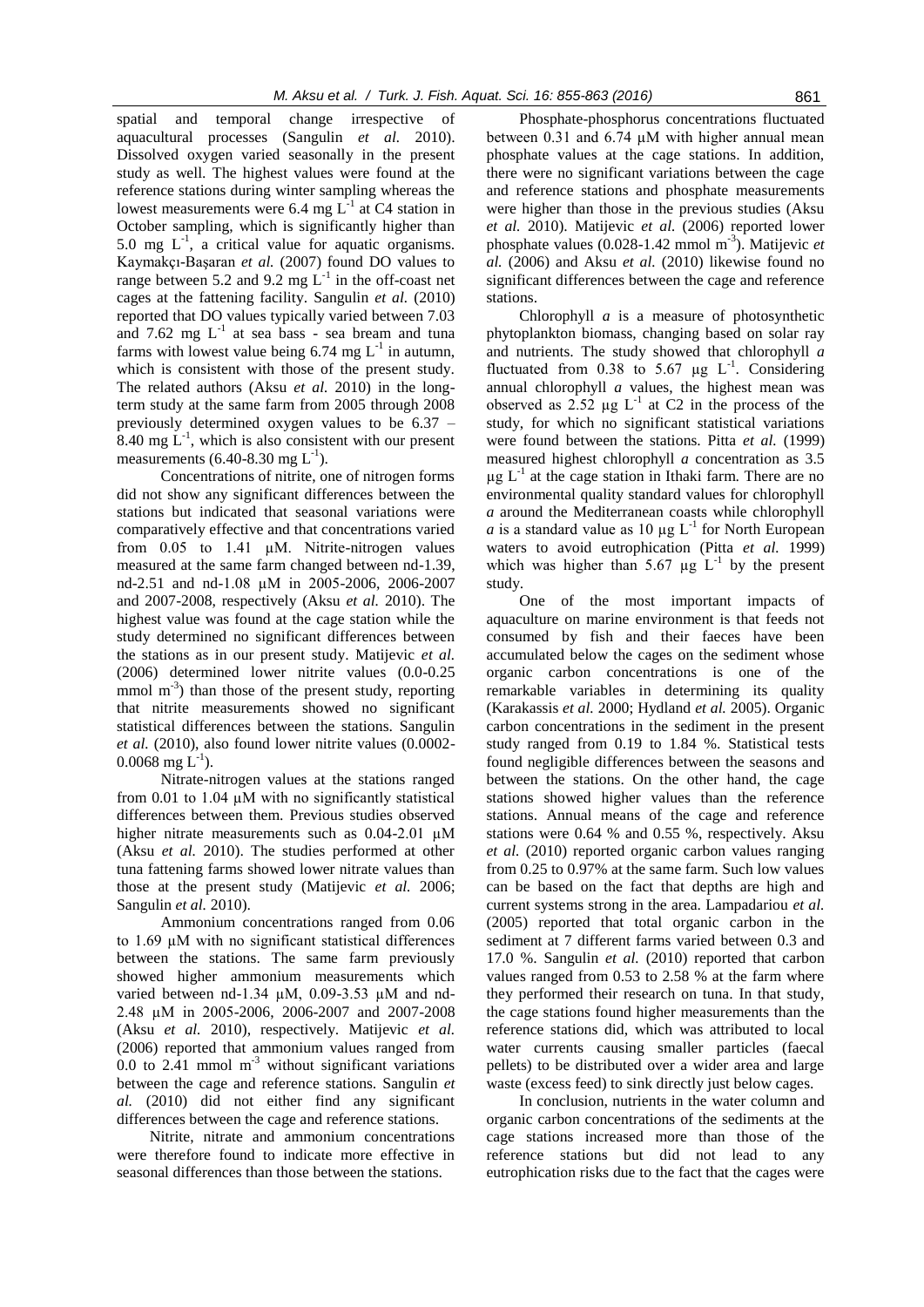away from the coast and in deep water column with strong currents and feeding was conducted under control.

It is of great use to periodically perform the follow-ups in order to maintain sustainability of tuna fish fattening process in off-coast net cages and determine the related potential negative impacts.

# **Acknowledgements**

The authors would like to thank the farm management. This study was financed by Ege University, Scientific Research Project (BAP, project no: 11SUF025).

# **References**

- Aguado-Gimenez, F. and Garcia-Garcia, B. 2005. Changes in some morphometric relationships in Atlantic bluefin tuna (*Thunnus thynnus thynnus* Linnaeus, 1758) as a result of fattening process. Aquaculture, 249 (1-4): 303-309. [doi:10.1016/j.aquaculture.2005.04.064](http://dx.doi.org/10.1016/j.aquaculture.2005.04.064)
- Aguado-Gimenez, F., Garcia-Garcia, B., Hernandes-Lorente, M.D., Cerezo-Valverde, J. 2006. Gross metabolic waste output estimates using a nutritional approach in Atlantic bluefin tuna (*Thunnus thynnus*) under intensive fattening conditions in western Mediterranean Sea. Aquaculture Research, 37: 1254-1258. doi:10.1111/j.1365-2109.2006.01541.x
- Aksu, M. 2009. Investigation of the Impacts of some fish farms on marine environment in the Izmir Bay (İzmir Körfezi'ndeki Bazı Balık Çiftliklerinin Sucul Çevreye Etkilerinin Araştırılması). E.U. Journal of Fisheries & Aquatic Sciences, 26 (4): 271–279.
- Aksu, M., Kaymakçı-Başaran, A. and Egemen, Ö. 2010. Long-term monitoring of the impact of a capture-based bluefin tuna aquaculture on water column nutrient levels in the Eastern Aegean Sea, Turkey. Environmental Monitoring and Assessment, 171(1-4): 681-688. doi: 10.1007/s10661-010-1313-y
- Başaran, F. and Özden, O. 2004. The investigation of the rearing of bluefin tuna (*Thunnus thynnus*  Linnaeus, 1758) on culture conditions. E.U. Journal of Fisheries & Aquatic Sciences, 21(3- 4): 343-348.
- Ergün, M. 1995. Bilimsel araştırmalarda Bilgisayarla İstatistik Uygulamaları, SPSS for Windows. Ocak Yayınları Eğitim Dizisi:2, Ankara, 292 pp.
- Gaudette, H.E., Flight, W.R., Toner, L. Folger, W. 1974. An inexpensive titration method for the determination of organic carbon in recent sediments*.* Journal of Sedimentary Petrology, 44: 249-253. doi: 10.1306/74D729D7-2B21- 11D7-8648000102C1865D
- Grigorakis, K. and Rigos, G. 2011. Aquaculture effects on environmental and public welfare -

the case of Mediterranean mariculture. Chemosphere, 85(6):899-919. doi:10.1016/j.chemosphere.2011.07.015

- Holmer, M. 2010. Environmental issues of fish farming in offshore waters: perspectives, concerns and research needs. Aquaculture Environment Interactions, 1: 57−70. doi: 10.3354/aei00007
- Hyland, J., Balthis. L., Karakassis, I., Magni, P., Petrov, A., Shine, J., Vestergaard, O. and Warwick, R. 2005. Organic carbon content of sediments as an indicator of stress in marine benthos. Marine Ecology Progress Series, 295: 91-103. doi:10.3354/meps295091
- ICCAT, 2014. ICCAT Record of BFT Farming Facilities. <http://www.iccat.int/en/ffb.asp> (accessed December 19, 2014).
- ICES, 2002. Report of the Working Group on Environmental Interactions of Mariculture. ICES CM 2002/F:04. Copenhagen, Denmark.
- Karakassis, I., Tsapakis, M., Hatziyanni, E. Papadopolou, K-N., and Plaiti, W. 2000. Impact of cage farming of fish on the seabed in three Mediterranean coastal areas. ICES Journal of Marine Science, 57:1462-1471. doi: 10.1006/jmsc.2000.0925
- Kaymakçı-Başaran, A., Aksu, M. and Egemen, Ö. 2007. Monitoring the impacts of the offshore cage fish farm on water quality located in Ildır Bay (Izmir-Aegean Sea). A.U. Journal of Agricultural Sciences, 13: 22-28.
- Lampadariou, N., Karakassis, I. and Pearson, T.H. 2005. Cost/benefit analysis of a benthic monitoring programme of organic benthic enrichment using different sampling and analysis methods. Marine Pollution Bulletin, 50: 1606−1618. [doi:](http://dx.doi.org/10.1016/j.marpolbul.2005.06.030)  [10.1016/j.marpolbul.2005.06.030](http://dx.doi.org/10.1016/j.marpolbul.2005.06.030)
- Mangion, M., Borgh, J.A., Thompson, R. and Schembri, P. J. 2014. Influence of tuna penning activities on soft bottom macrobenthic assemblages. Marine Pollution Bulletin, 79: 164- 174[. doi: 10.1016/j.marpolbul.2013.12.021](http://dx.doi.org/10.1016/j.marpolbul.2013.12.021)
- Matijevic, S., Kuspilic, G. and Baric, A. 2006. Impact of a fish farm on physical and chemical properties of sediment and water column in the middle Adriatic Sea. Fresenius Environmental Bulletin, 15: 1058-1063.
- Moraitis, M., Papageorgiou, N., Dimitriou, P.D., Petreu, A. and Karakassis, I. 2013. Effects of offshore tuna farming on benthic assemblages in the Eastern Mediterranean. Aquaculture Environment Interactions, 4: 41-51. doi: 10.3354/aei00071
- Ottolenghi, F. 2008. Capture-based aquaculture of bluefintuna. In: A, Lovatelli and P.F. Holthus (Eds), Capture-based aquaculture. Global overview. FAO Fisheries Tech Pap. 508, Rome: 169−182.
- Parsons, T.R., Maita, Y. and Lalli, M. 1984. A